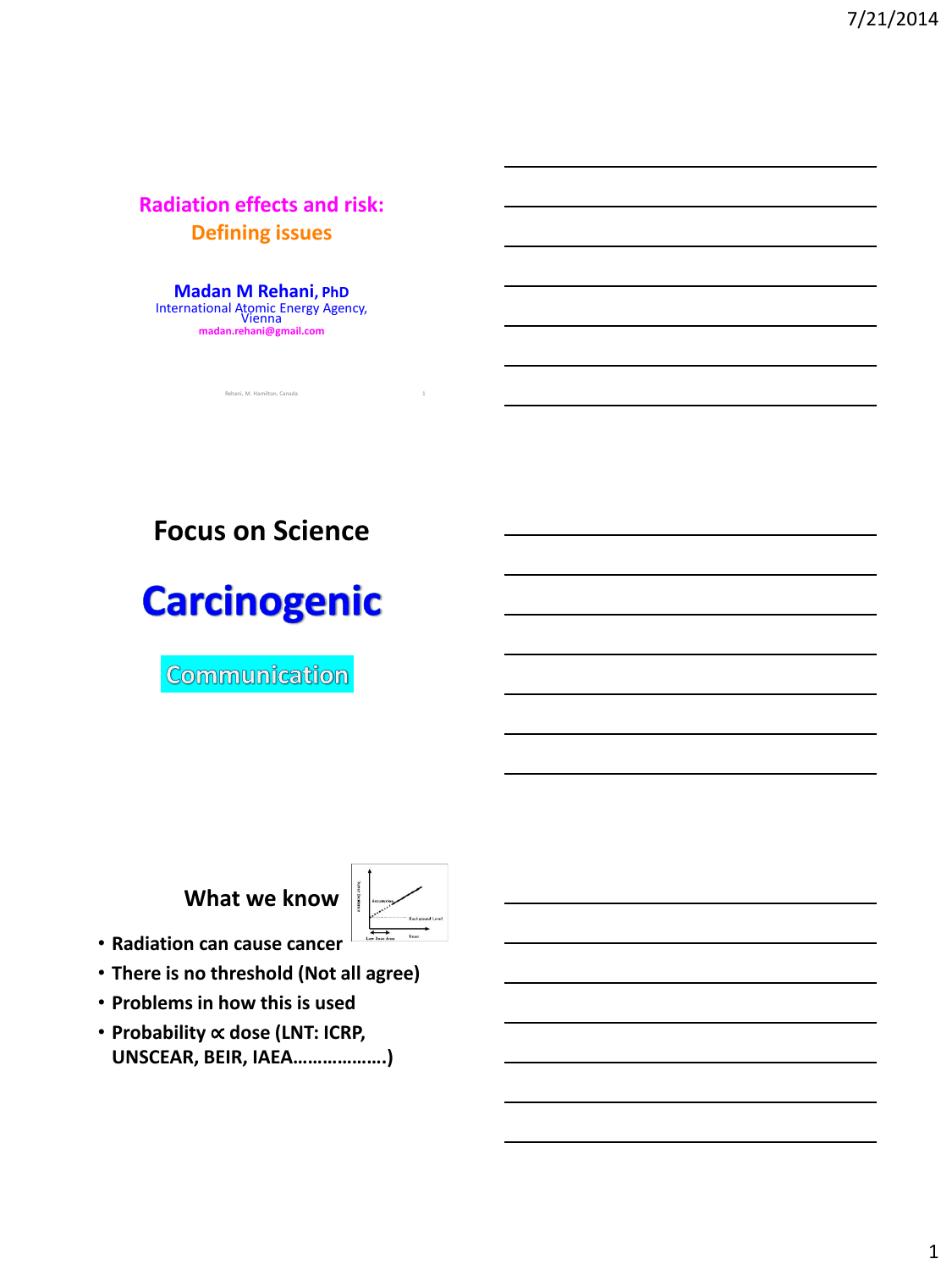

- **Radiation effects at level below 100 mGy to tissue**
- **One cannot….**
- **One should not…..**
- **One can use ……provided……..**



Doctor, is a CT scan safe for my child?

**Br J Radiol. 2014 Feb;87(1034):20130517**M J GOSKE, MD

- Parent: Whether or not a CT scan will cause cancer in *their* child
- Somewhat similar question is faced by medical physicists from their clinical colleagues
- Dialogue: What if we do not do the CT scan?

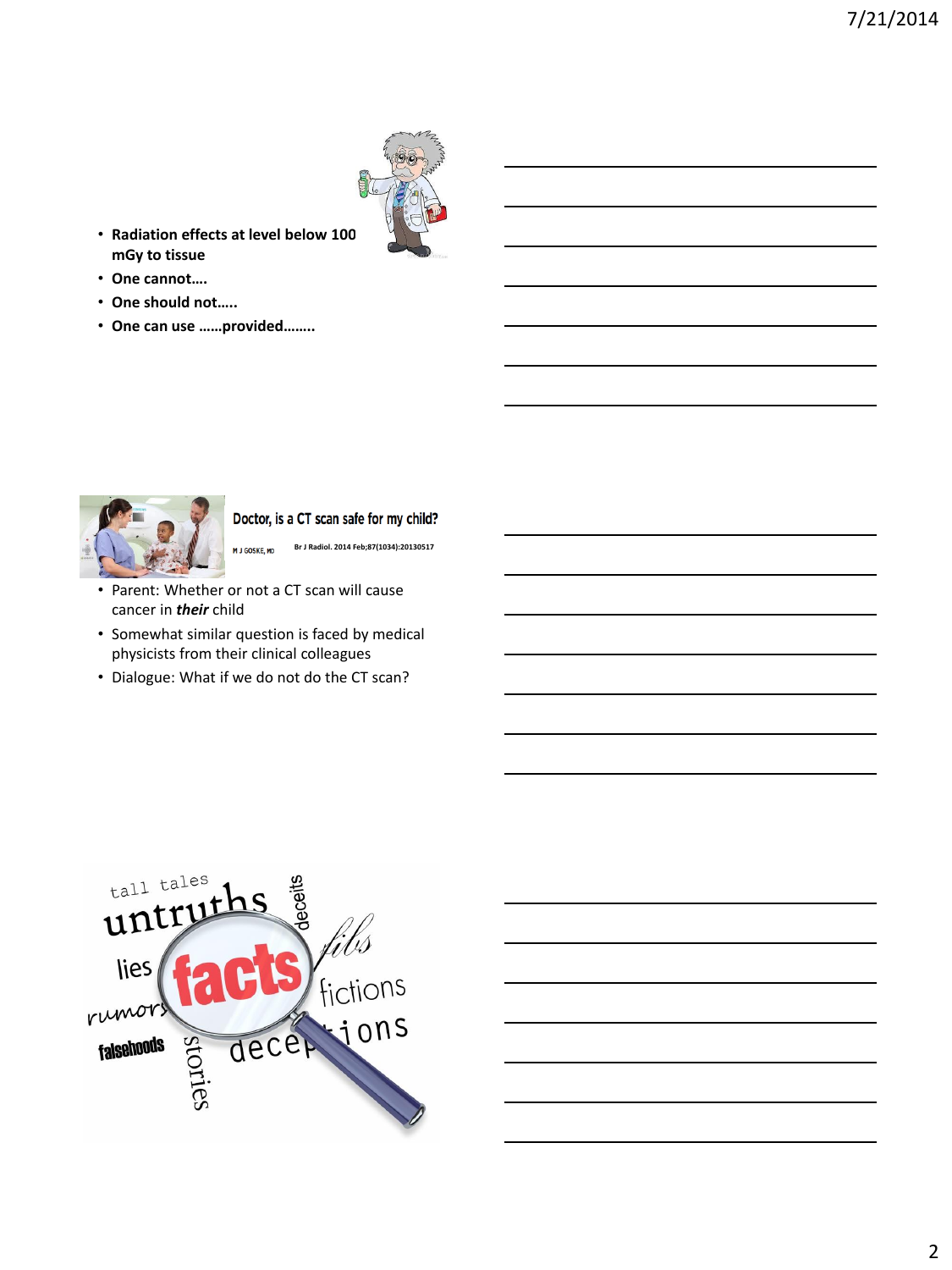



## **Carcinogenic effects Defining issues 1**

**1. Level of radiation exposure to human where effects are uncertain but there is weak but agreeable acceptance.**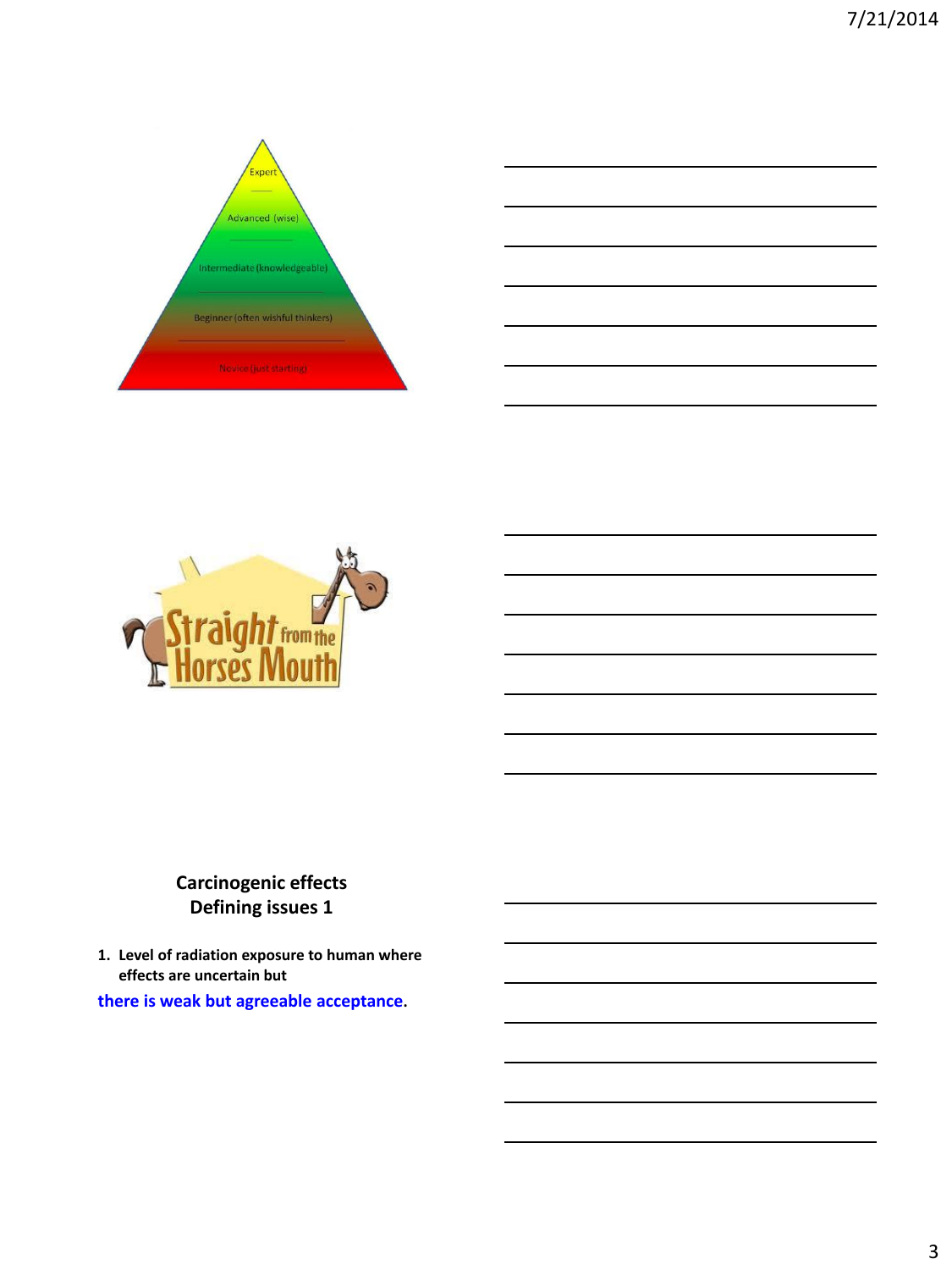#### **Defining Issues 2**

- **2. Despite agreement between major international organizations (UNSCEAR, ICRP, IAEA…) on LNT, what is the basis for controversy as observed in recent years.**
	- **Science or communication**
	- **Over extrapolate**

#### **Defining Issues 3**

**3. To understand the results and limitations from 3 major pediatric CT scientific studies on childhood exposures published recently** 

**(Science: Actual effects with CT)**

**4. How to deal with accumulated doses from CT exposures over a period of time? (Science)**

#### **Defining Issues 4**

**5. Linear no threshold (LNT) theory may be scientifically agreeable**

> **How appropriate is it to use it for estimation of number of cancers from CT scans?.**

**Is it appropriate to use it for communication of risks with patients?**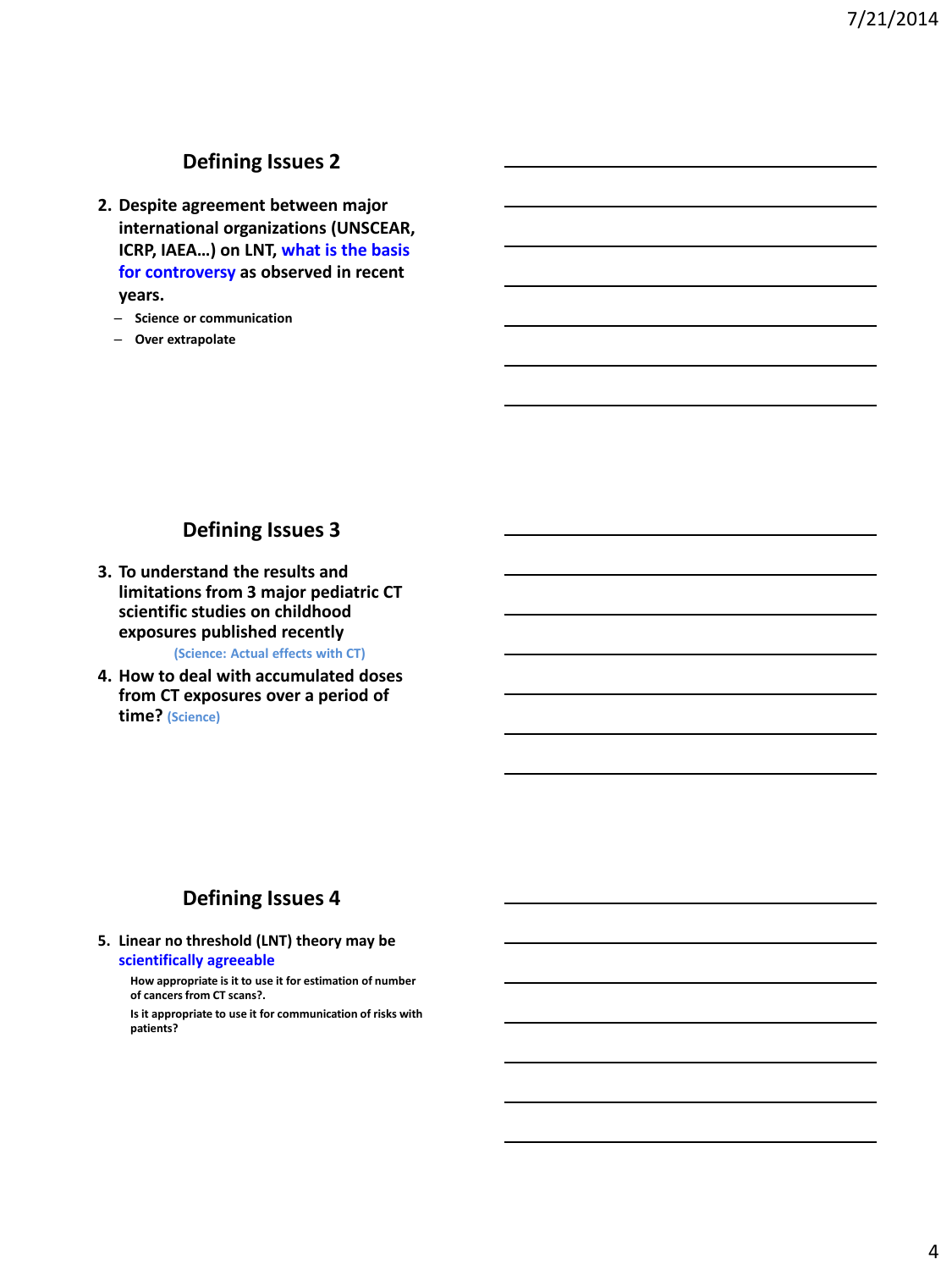## **Possible Way Forward**

- **Communicating contradictory messages to public and patients versus**
- **Communicating with same voice to public and patients while keeping debates within the profession.**











Rehani. USA July 2014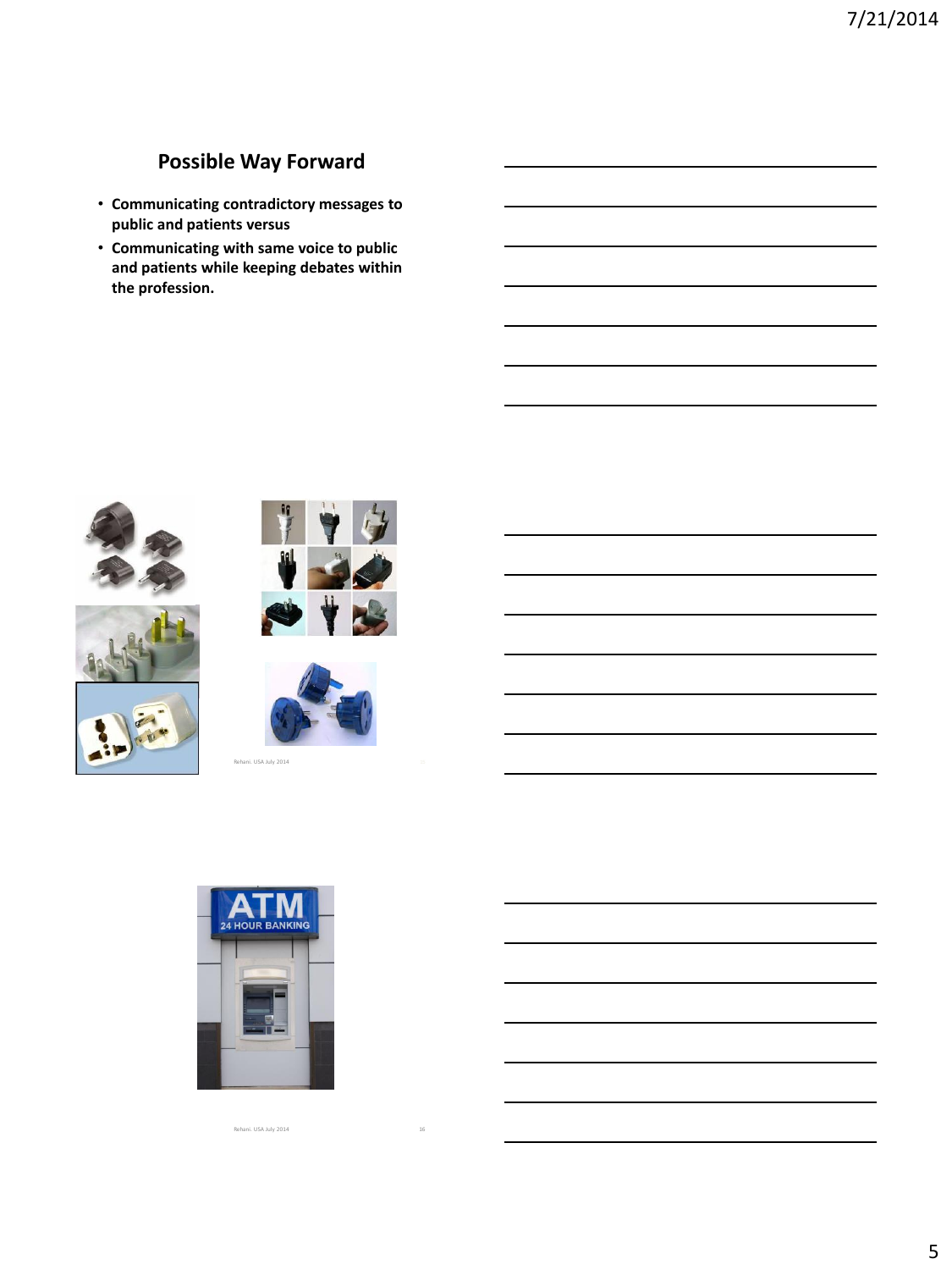# Ehsan Samei, PhD

- Fellow, AAPM
- Fellow, SPIE
- Councilor, NCRP
- Director, Ravin Advanced Imaging Labs
- Chief Physicist, Clinical Imaging Physics Group
- Professor of Radiology, Medical Physics, Biomedical Engineering, Physics, and Electrical and Computer Engineering at Duke University
- Co-founder and Faculty, Duke Medical Physics Program
- Co-founder and Past-President, Society of Directors of Academic Medical Physics Programs
- 
- Member of number of committees of AAPM, NCRP, RSNA, SPIE<br>• 170 refereed publications on modical imaging development • 170 refereed publications on medical imaging development, characterization, and optimization

#### William Morgan



- Director of Radiation Biology and Biophysics, Pacific Northwest National Laboratory (PNNL) Richland, WA
- Chair, Comm Rad Effect (C1) ICRP
- NCI, U.S. Department of Energy's Scientific Review Group for the Russian health Studies Program, NAS Board on Radiation Effects Research
- Board of Directors NCRP
- European Community's Non-Targeted Effects of Ionizing Radiation (NOTE)
- United Nations Scientific Committee on the Effects of Atomic Radiation (UNSCEAR)

#### Roy Shore, PhD, DrPH



- Vice Chairman and Chief of Research, Radiation Effects Research Foundation, Hiroshima, Japan
- Professor Emeritus, Dept. of Environmental Medicine, New York University School of Medicine
- Former member of ICRP and NCRP
- Member of number of committees of NAS/NRC, UNSCEAR, ICRP, WHO, NCRP